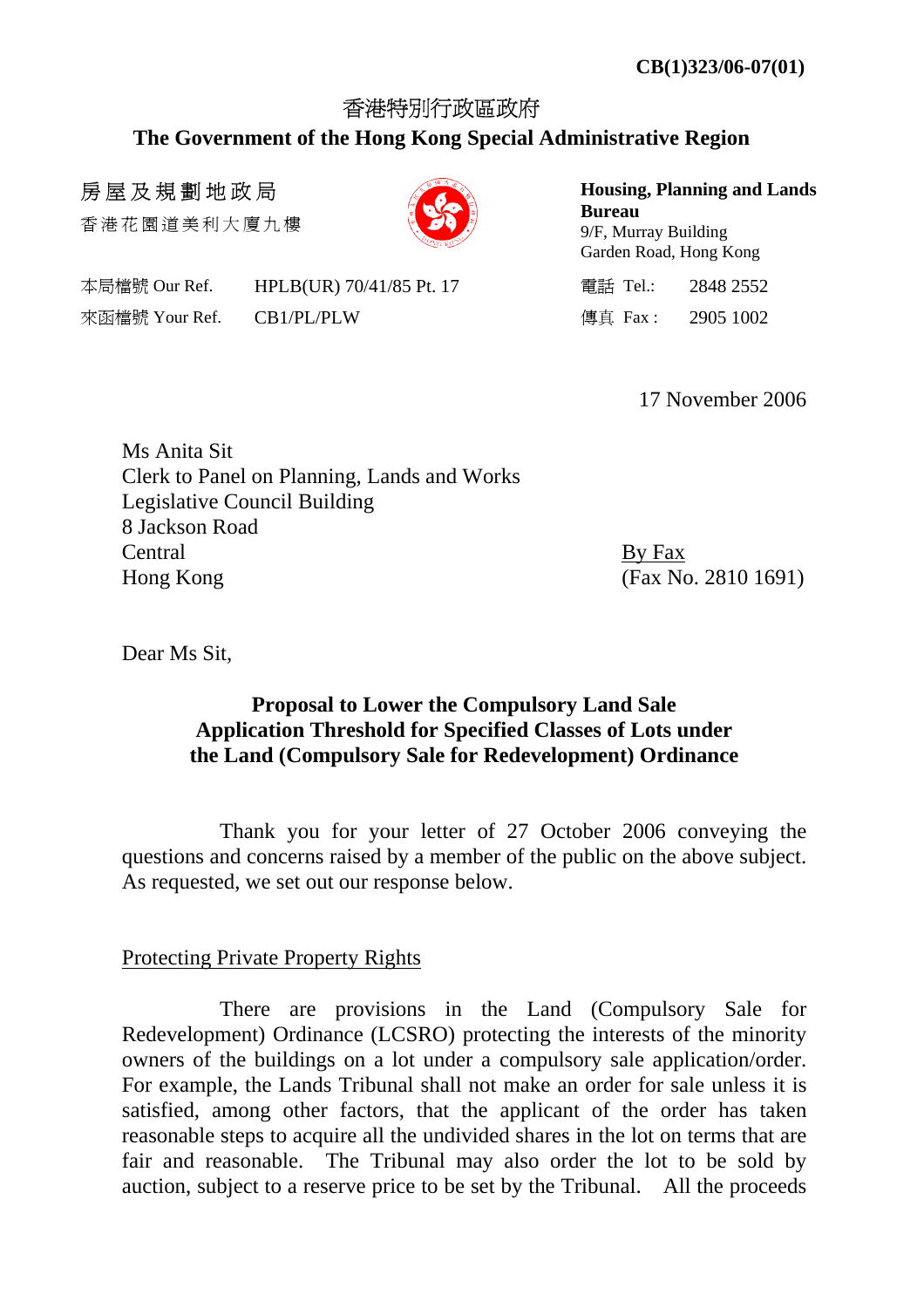of the sale of the lot will be distributed to each majority owner and each minority owner on a pro rata basis in accordance with the requirements set out in the LCSRO.

#### Public Consultation

 To further facilitate private redevelopment, we have earlier launched a public consultation on a proposal to make use of the existing mechanism under the LCSRO to specify three classes of lots to be subject to a lower compulsory land sale application threshold of not less than 80%.

 During the consultation period, we have organized two public forums, two owner group discussion sessions and one focus group discussion session involving academics, owners' representatives and building professionals. A total of about 140 people attended the public forums and discussion sessions. We have also made use of the web-based discussion platform under the Public Affairs Forum maintained by the Home Affairs Bureau to facilitate greater participation in the discussion of this subject.

 Apart from arranging public forums and discussion sessions, we have also consulted the Legislative Council Panel on Planning, Lands and Works, the Land and Building Advisory Committee, as well as the Chairmen and the Vice Chairmen of the District Councils (DCs). In addition, we have attended several briefings and meetings organized by various DCs as well as the industry.

We are now analysing the views received to work out a way forward, having regard to the need to strike a fine and careful balance between facilitating private redevelopment and protecting private property rights.

#### Telephone Poll

 We have engaged an independent research institute to conduct a telephone poll from 21 to 30 April 2006 on our proposal in accordance with established practices and procedures of poll surveys. About 1,000 residents of private properties were successfully interviewed. About 70% of the respondents supported the general direction of the proposal. The three classes of lots proposed in the consultation paper also received support of the majority of the respondents.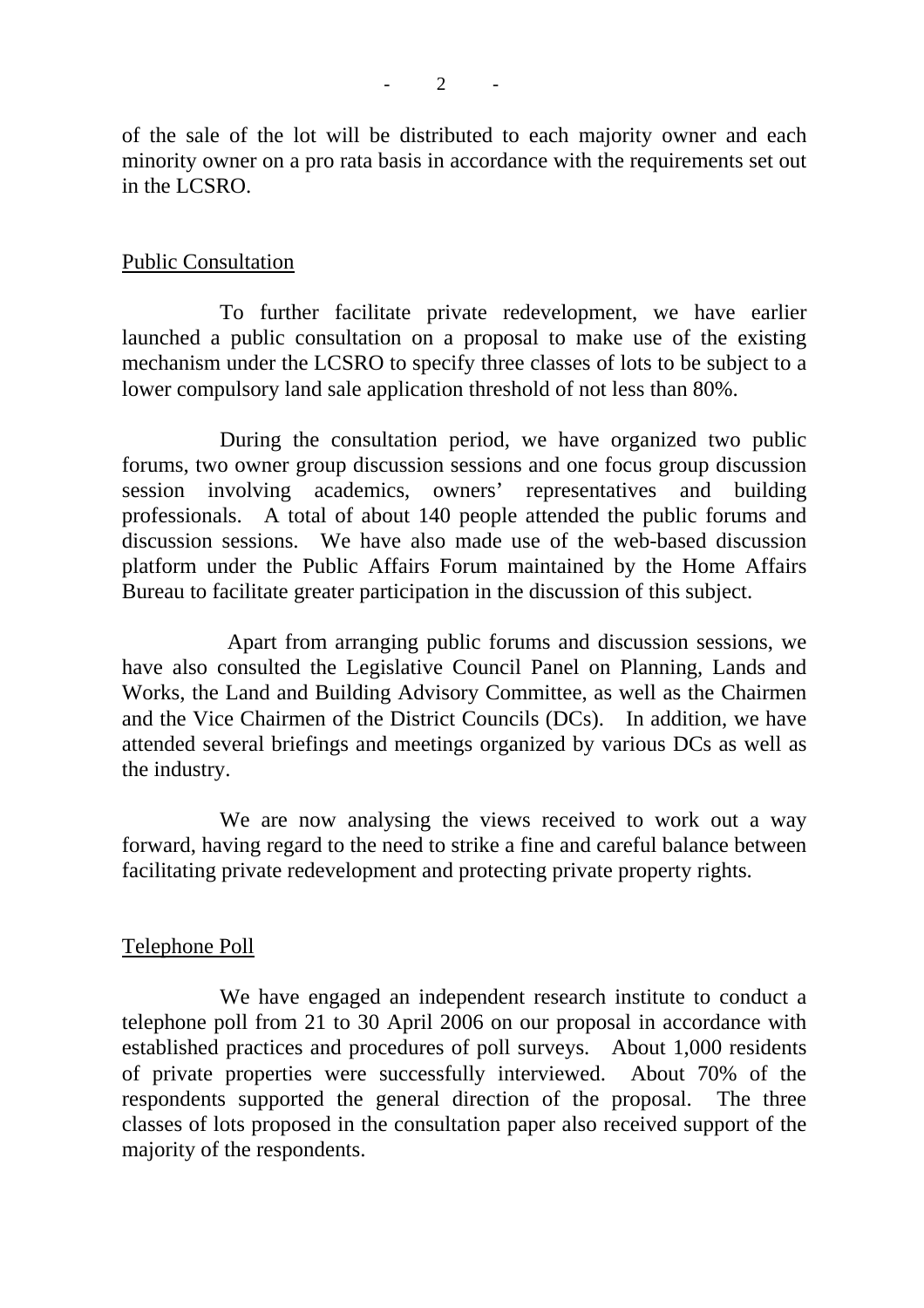## Lands Tribunal

 The Lands Tribunal is an independent judiciary body exercising its statutory functions of considering compulsory land sale applications under the LCSRO. As regards the valuation of properties, the LCSRO stipulates how the value of the properties on the lot should be assessed. The Tribunal may also appoint any person who has specialised knowledge or experience of a particular subject to assist in determining an application.

## Missing/Untraceable Owners

 We fully appreciate the importance of setting out clear and transparent procedures for an applicant to notify missing/untraceable owners under our proposed class of lots involving missing/untraceable owners. If the consultation results point to public support for this proposed class of lots, we will set out clearly in the subsidiary legislation the required steps and procedures to be followed by an applicant of a compulsory land sale order under this class of lot. We will make reference to similar arrangements under other ordinances or regulations in working out the required steps and procedures.

## Adverse Possession

 Both the LCSRO and our consultation paper do not feature this term.

## Some 9,000 Buildings

 At the meeting of the Legislative Council Panel on Planning, Lands and Works on 11 May 2006, in response to a query raised by a Legislative Council Member, the Administration advised that there were roughly 9,000 buildings with five to nine floors. Nonetheless, it does not imply that all of these buildings will be eligible for the proposed 80% application threshold. We do not have information on the number of occupants living in these buildings.

Singapore's Experience